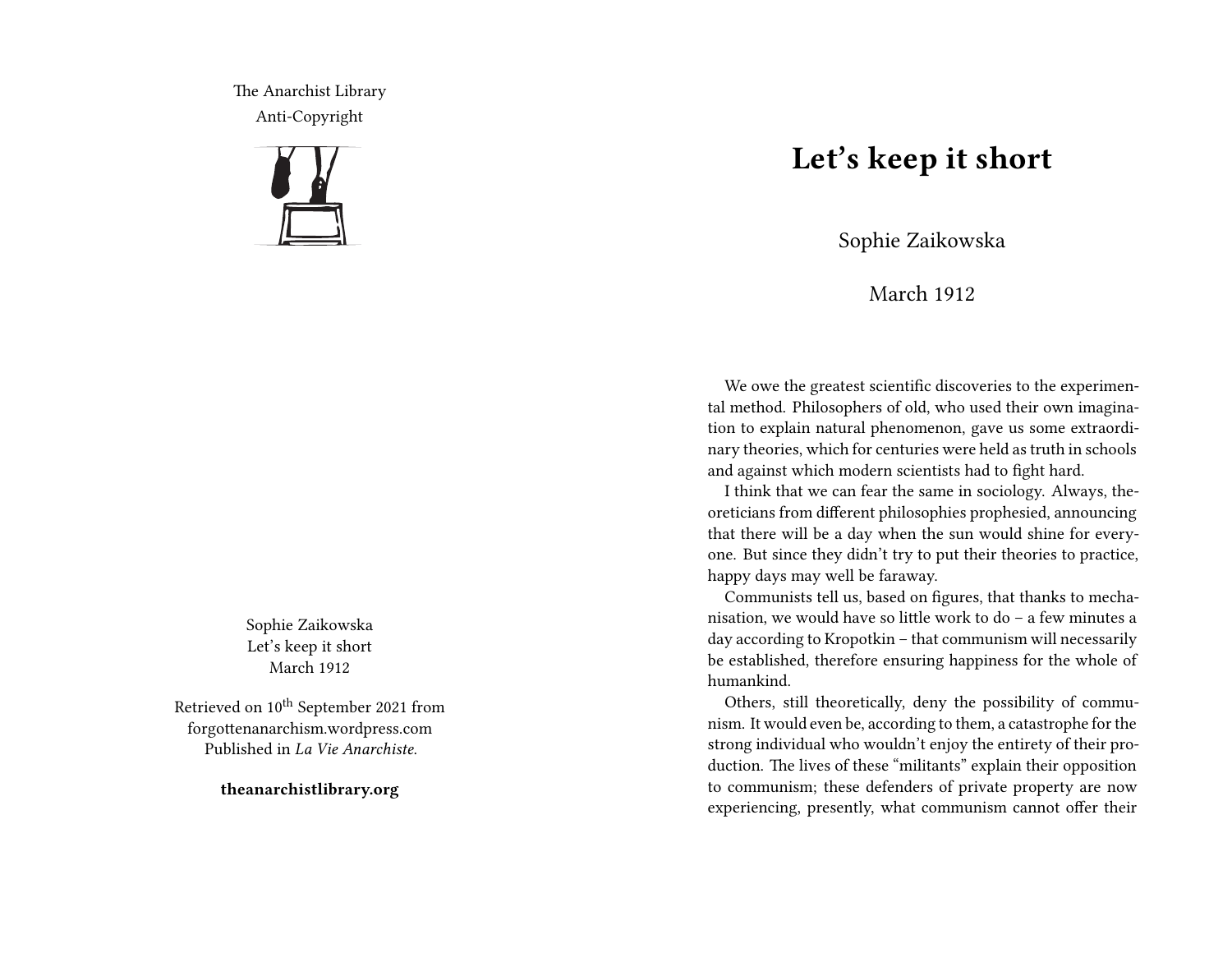inveterate laziness: they live without doing anything manual, without being taken by work in any office, workshop, building site or field; they live without being subjected to the discipline of collective effort; they live without having to struggle to find means of existence. They live from their pensions, or from the produce of their "proprietary" arguments which they sell in books, pamphlets or small 25-centime journals.

From this reality we can explain everything else: a free milieu, a communist association horrifies them! It would be hell for them: they would have to work when paradise is theirs with its juicy pears!

Like scholastic philosophers who opposed experimentation, our theorists hold the principle of preventing any anarchist action.

Chamber revolutionaries called the propagandists of the heroic period insane, or accused them of being snitches.

Nowadays, character assassination, conspiracy of silence, any means is accepted in order to crush an attempt at a communist colony, for example, or at a free column newspaper.

Recently, in "l'anarchie", the former colonists of Vaux were called beggars because, since they lived on Earth and not on the Moon, they raised funds to get the starting capital they needed. Let's say, in passing, that most colonists were themselves among the people donating funds. But even the small Bascon colony, who never asked anyone anything, who only offered its production, why was it insulted by Armand, who bravely hid under the pseudonym "le Guépin"?

Even if we don't do much, we sure talk a lot these past few dozen years. We are worried when we treat a subject about repeating ourselves. This is why we strive for originality, and therefore we sometimes say absurdities.

In this way, some comrades, while observing the monstrosity of the current organisation of society, wish for it always to remain so, so that they can enjoy fighting against it. They imagine that under communism this famous machinery will always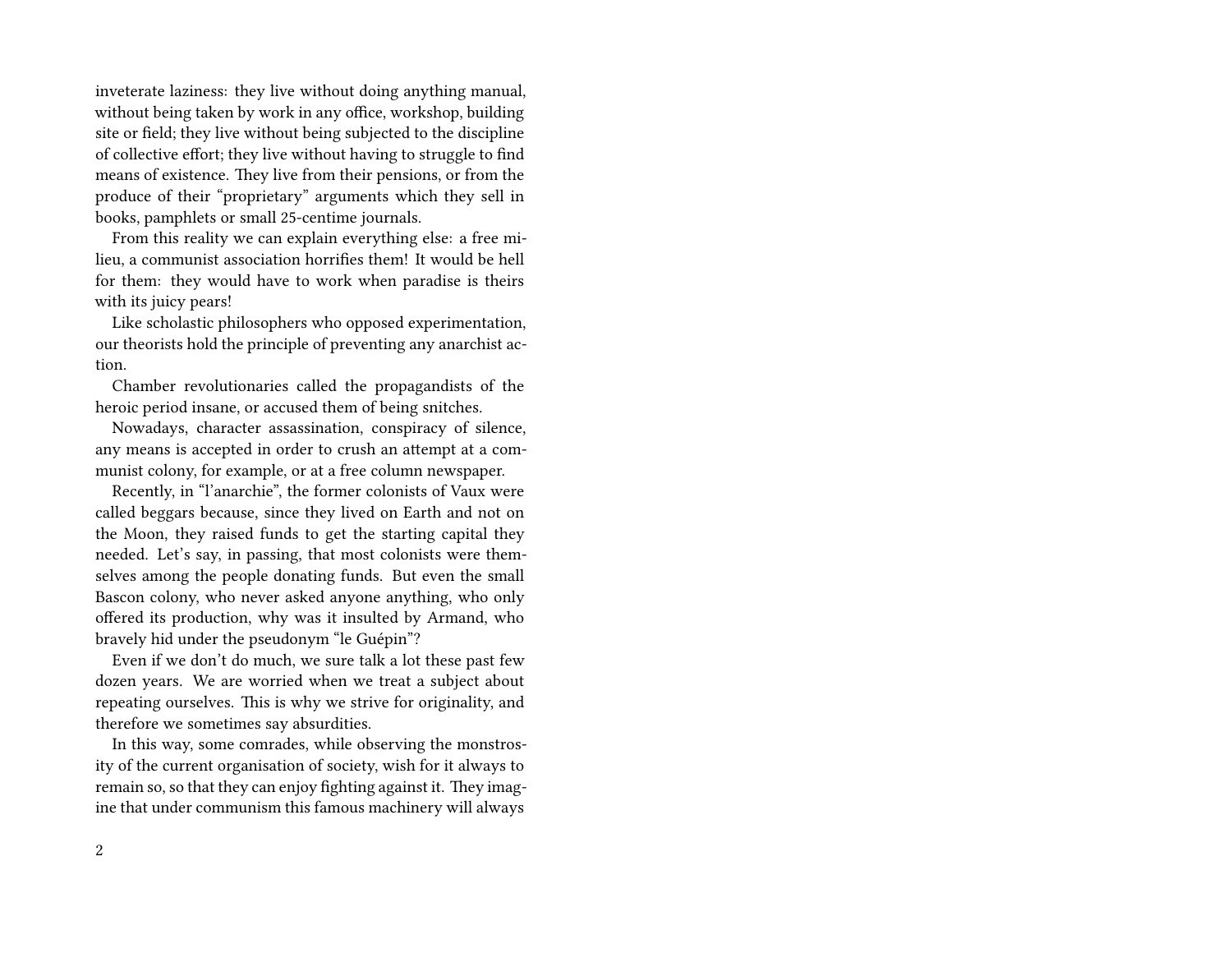ensure the happiness of individuals, who would have nothing to do and become weak from idleness.

We don't have to worry about idleness, machines will never work on their own and to build them, take care of them, program them, we will have to toil; we will have to go down the mines to extract the minerals used in their construction; in the summer, the communist sun will still burn brightly enough to make fieldworkers sweat. We will not want for work. And if it is less crushing than it is now – which we gladly hope – people will have a bit of time to rest and study.

This harmonious society will only be established once individuals will have enough self-will to do away with cops. Everyone will not evolve at the same time, and for a long time, alas! Stupid fratricidal war between people will endure. The task of the anarcho-individualist propagandist is educational in the best sense, it aims at preparing individuals to a more rational life. That is our goal.

It is being incoherent to fight, to strive to educate, to perfect individuals with the desire never to achieve it. Nothing is more tiring than efforts in vain. It is hard labour. Even children when they play try to achieve some result. To fill a wheelbarrow with grass or to dig a square in the garden to plant some real vegetables, which we will be able to consume, to use, seem much more attractive to them than a complicated very expensive toy, created only to distract them.

Also, the fight is not as attractive as all that, if we judge it by the number of greying beards among us.

And those who fight are the small comrades in groups, us the workers, who thirst for less misery, less material efforts to earn our living; don't call it fight, you, the "propagandists" who never work and live off of us, off of propaganda.

I keep on fighting, knowing that our struggle will lead to communism – partial at first – in which individuals will have only a few minutes to work every day but in which our struggle will increasingly lose its cannibalistic character, will be less